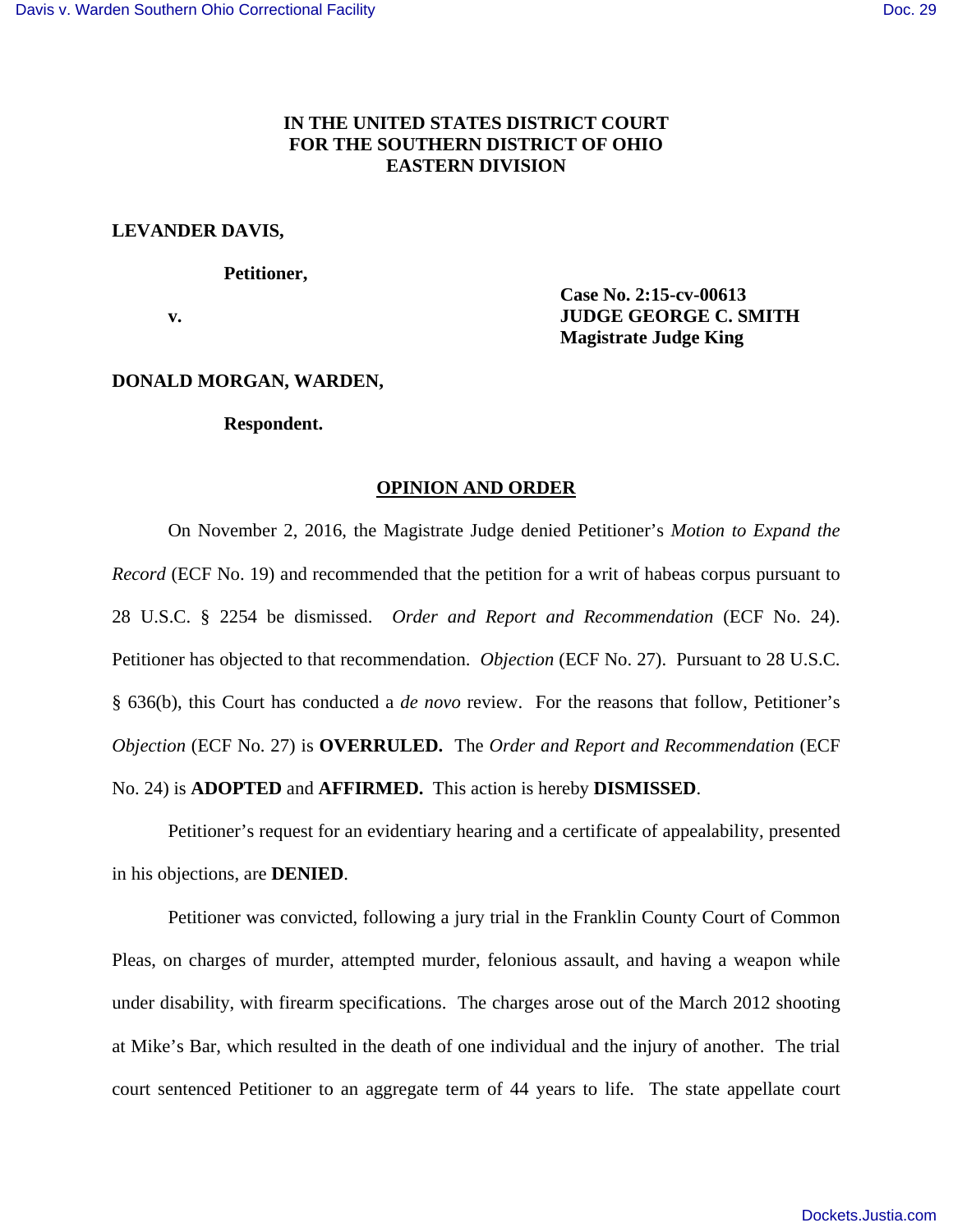affirmed the judgment of the trial court, and the Ohio Supreme Court declined to accept jurisdiction of the appeal. Petitioner filed an application to reopen the appeal pursuant to Ohio Appellate Rule 26(B); however, the state appellate court denied the application, and Petitioner failed to file a timely appeal from that decision to the Ohio Supreme Court. Petitioner also pursued post-conviction relief, but without success. In this habeas corpus action, Petitioner claims that the trial court improperly denied his motion for judgment of acquittal (claim one); that his convictions are against the manifest weight of the evidence (claim two); that his DNA evidence was admitted in violation of the Fourth Amendment (claim three); that the trial court improperly imposed consecutive terms of incarceration on the firearm specifications (claim four); that DNA samples were improperly handled (claim five); that the investigator's contamination of crime scene evidence violated due process (claim six); that the pre-trial photo array identification procedures violated due process (claim seven); that the evidence was constitutionally insufficient to sustain his convictions (claim eight); and that he was denied the effective assistance of trial and appellate counsel (claims nine and ten). The Magistrate Judge recommended dismissal of Petitioner's claims as procedurally defaulted or otherwise failing to provide a basis for relief.

 Petitioner objects to the Magistrate Judge's recommendation of dismissal of claim three, in which he alleges that admission of his DNA into evidence at trial violated the Fourth Amendment. Citing *Stone v. Powell*, 428 U.S. 465, 493 (1976)("[W]here the State has provided an opportunity for full and fair litigation of a Fourth Amendment claim, a state prisoner may not be granted federal habeas corpus relief on the ground that evidence obtained in an unconstitutional search or seizure was introduced at his trial.")(footnotes omitted), the Magistrate Judge reasoned that the claim fails to provide a basis for relief. Petitioner alleges that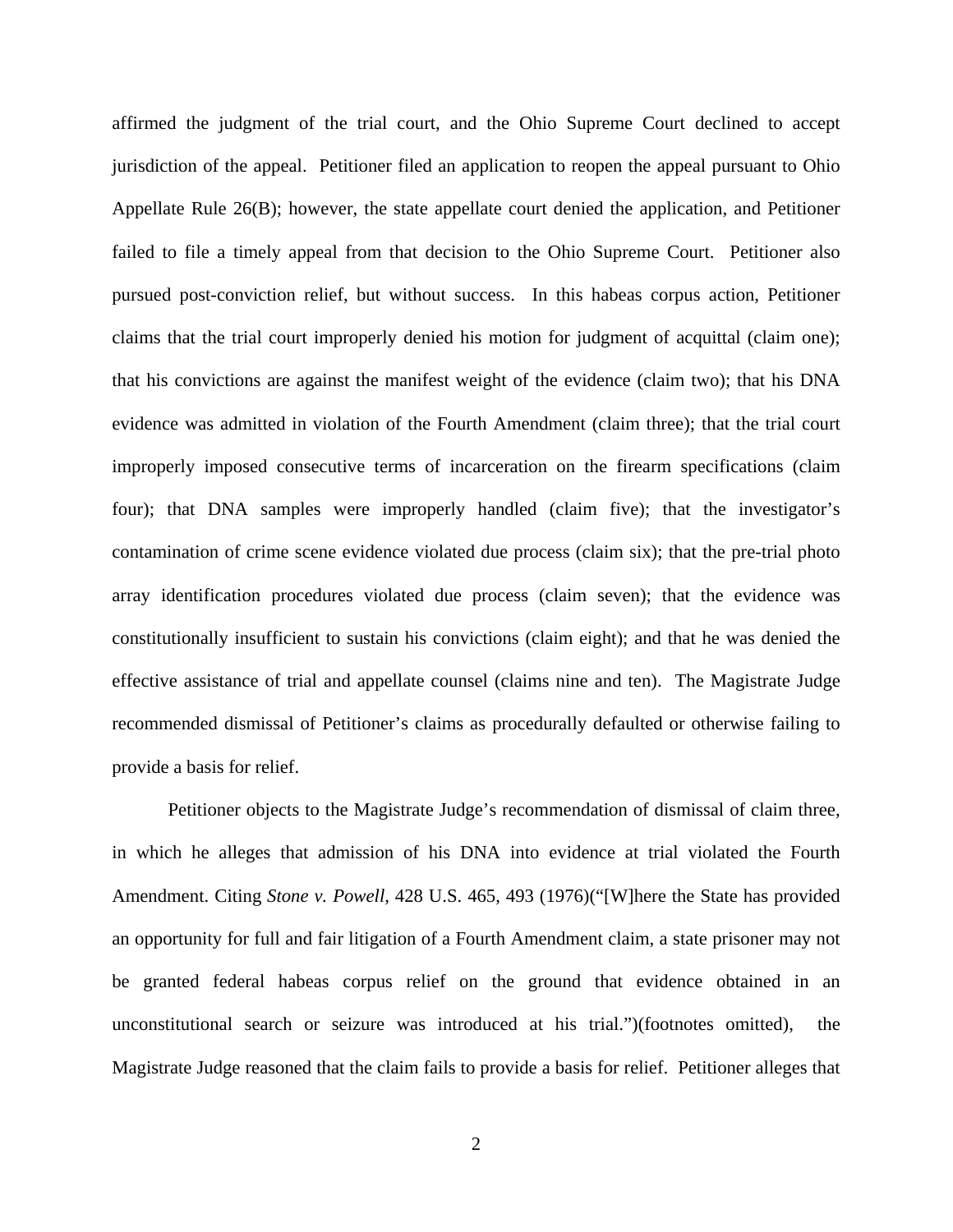he was denied the effective assistance of counsel because his attorney failed to file a motion to suppress his DNA evidence which, he alleges, was obtained by an illegal, unsigned search warrant. *See Return of Writ* (ECF No. 9-1, PageID# 223, 225). Petitioner contends that this claim of the denial of the effective assistance of counsel was properly preserved when it was raised in Petitioner's post-conviction proceedings, because it relies on evidence not readily apparent from the face of the record, *i.e*., an allegedly unsigned search warrant. Petitioner argues that *Stone v. Powell* does not preclude federal habeas review of this Fourth Amendment claim in view of *Riley v. Gray*, 674 F.2d 522, 526 (6<sup>th</sup> Cir. 1982)(Federal habeas relief is available when a criminal defendant is not allowed to fully present his Fourth Amendment claim in the state courts because of unanticipated and unforeseeable application of a procedural rule which prevents state court consideration of the merits of the claim.). According to Petitioner, Ohio's procedural mechanism for raising his Fourth Amendment claim failed in his case, because the state courts refused to hold an evidentiary hearing in his post-conviction proceedings, thus preventing him from establishing that the search warrant was unsigned, and that his attorney performed in a constitutionally ineffective manner by failing to file a motion to suppress his DNA evidence on that basis. Additionally, Petitioner argues that this Court should address the merits of his Fourth Amendment claim because the state courts willfully refused to apply correct and controlling constitutional standards. *Objection* (ECF No. 27, PageID# 714). Petitioner complains that the trial court waited until after the filing of this § 2254 petition to issue a decision denying his petition for post-conviction relief, and that the state trial and appellate courts falsely indicated that no evidence supported his allegation that the search warrant had not been signed. Petitioner objects to the Magistrate Judge's denial of his *Motion to Expand the Record* in connection with this claim.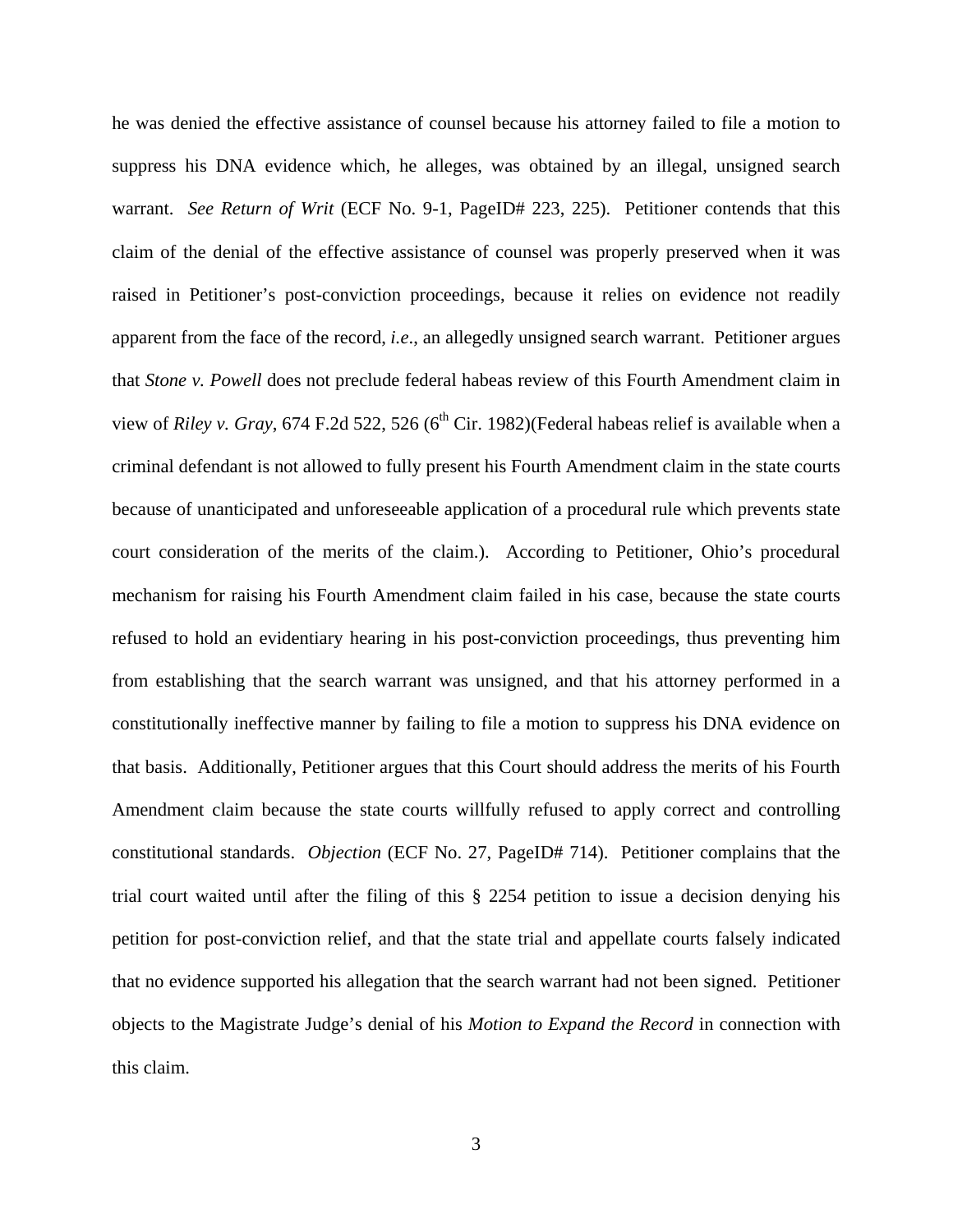Petitioner's arguments are not persuasive. Nothing prevented Petitioner from filing a pre-trial motion to suppress evidence to present his claim that his DNA had been procured through an allegedly unsigned and illegal search warrant. *See* Ohio R. Crim. P. 12(C)(3). Petitioner's failure to do so does not establish a failure or unanticipated application of Ohio's mechanism for presenting Fourth Amendment claims so as to permit review of this claim in these proceedings. "[T]he *Powell* 'opportunity for full and fair consideration' means an available avenue for the prisoner to present his claim to the state courts, not an inquiry into the adequacy of the procedure actually used to resolve that particular claim. . . . In the absence of a sham proceeding, there is no need to ask whether the state court conducted an evidentiary hearing or to inquire otherwise into the rigor of the state judiciary's procedures for resolving the claim." *Good v. Berghuis*, 729 F.3d 636,639 (6th Cir. 2013). Further, Petitioner procedurally defaulted his claim of the denial of the effective assistance of trial counsel in this regard, because he failed to raise the issue on direct appeal, where he was represented by new counsel.

In any event, and contrary to Petitioner's allegation here, it appears from the record that the warrant was in fact signed. The trial court indicated in its April 23, 2015, decision denying Petitioner's petition for post-conviction relief, that

> [t]he Defendant's claim regarding the warrant for the DNA was improper is incorrect. Defendant makes the claim that the warrant was never signed when in fact it was. In addition, each of the Defendant's claims in his post conviction petition could have been or were addressed on direct appeal and are, therefore, barred by the doctrine of res judicata.

*State v. Davis*, No. 15AP-518, 2015 WL 6522858, at \*3 (Ohio App. 10<sup>th</sup> Dist. Oct. 29, 2015)(citation omitted). *See also Return of Writ* (ECF No. 9-1, PageID# 246)(referring to the fact that "the signed warrant is part of the record.") Although Petitioner disputes the trial court's factual finding that the search warrant had been signed, the appellate court affirmed the decision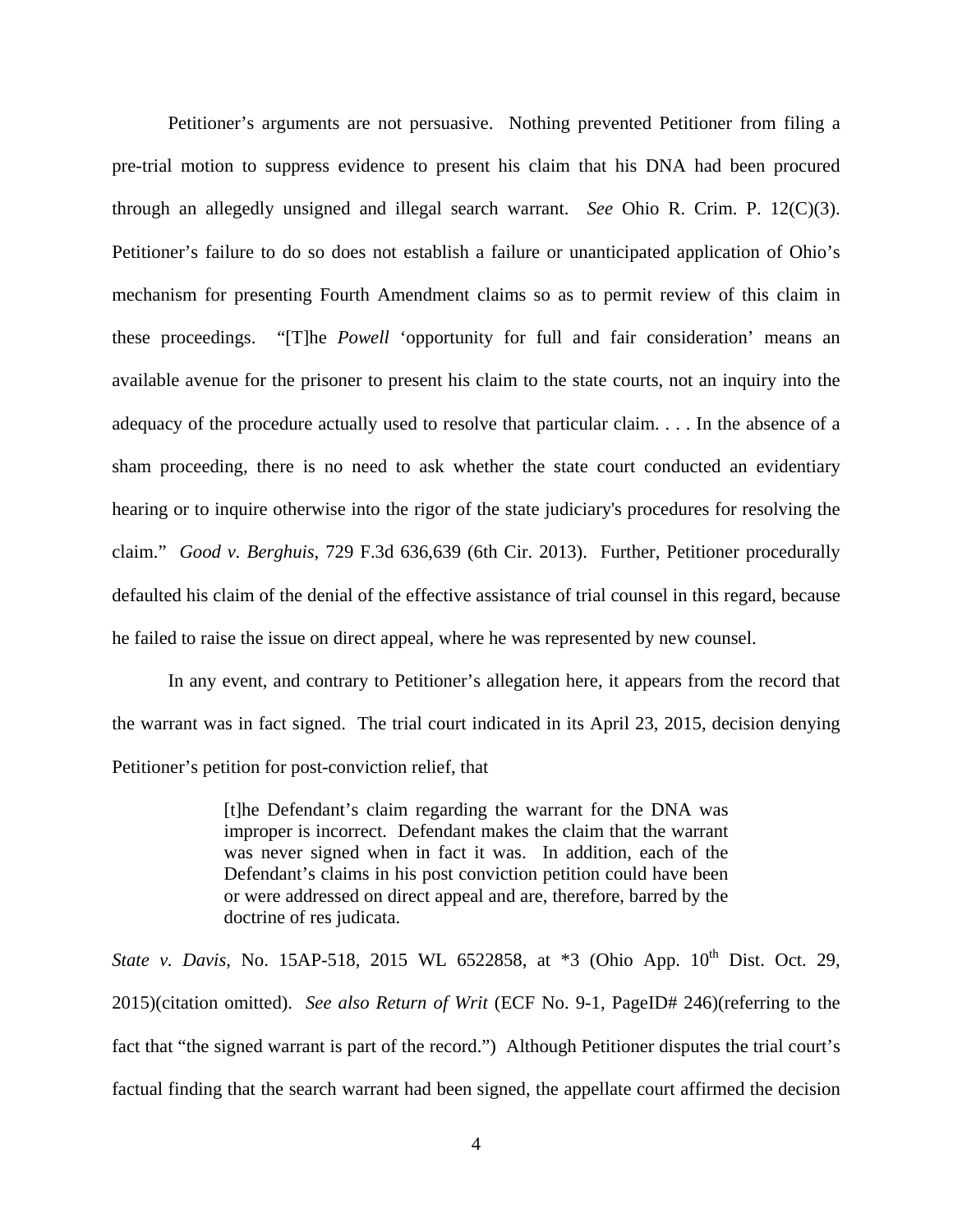of the trial court. In so doing, the state appellate court also noted that "Davis's DNA was in possession of the State of Ohio as a result of his past criminal activity." *Id*. Therefore, Petitioner could not have established prejudice, as that term is defined in *Strickland v. Washington*, 466 U.S. 668 (1984), because the State had access to his DNA even without the evidence obtained through the search warrant. Petitioner's objection in this regard is therefore without merit.

 Petitioner also objects to the recommendation that claim four be dismissed as procedurally defaulted. According to Petitioner, the imposition of consecutive terms of incarceration on firearm specifications implicates the "void sentence doctrine," so that the claim cannot be barred from habeas corpus review. *Objection* (ECF No. 27, PageID# 723.) Petitioner further objects to the Magistrate Judge's recommendation that other claims be dismissed as procedurally defaulted, again asserting that the denial of the effective assistance of appellate counsel constitutes cause for his procedural default in failing to raise these claims on direct appeal. He insists that the interference of prison officials prevented him from filing a timely appeal in Rule 26(B) proceedings, thereby establishing cause for his procedural default of his claim of the ineffective assistance of appellate counsel. According to Petitioner, he timely submitted the appropriate documents for the filing of the appeal, but prison officials lost or misplaced those documents, thus causing the Clerk of the Ohio Supreme Court to return his filing as deficient. Alternatively, Petitioner argues that the failure to file a timely appeal to the Ohio Supreme Court in his Rule 26(B) proceedings should not constitute a procedural default of a claim of the denial of the effective assistance of appellate counsel, because the Ohio Supreme Court permits the filing of a motion for a delayed appeal on direct review. Petitioner requests an evidentiary hearing to further develop the record on these issues.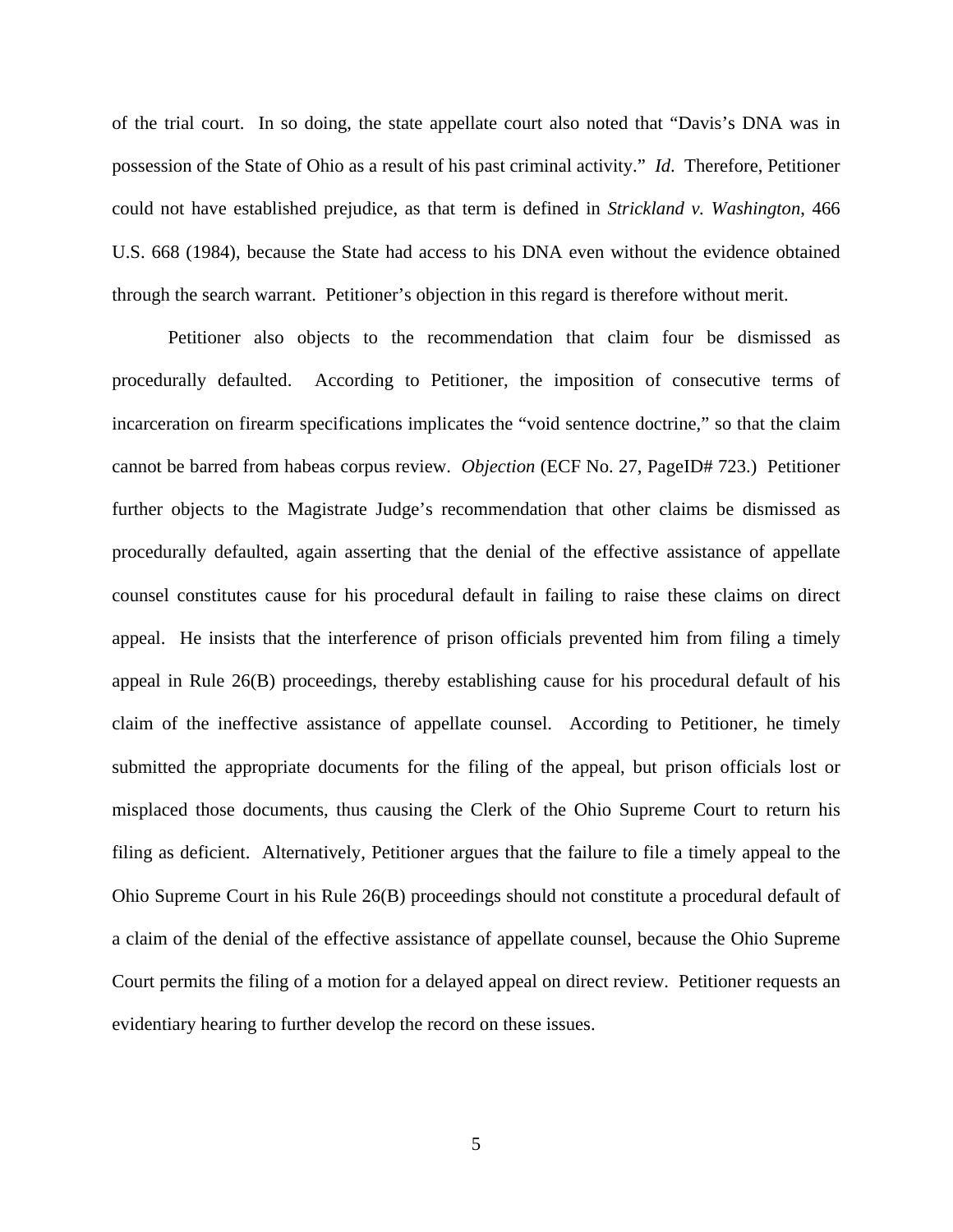This Court has repeatedly held that the failure to file a timely appeal to the Ohio Supreme Court in Rule 26(B) proceedings constitutes a procedural default of a claim of the denial of the effective assistance of appellate counsel; the fact that Ohio permits the filing of a motion for a delayed appeal on direct review does not alter this conclusion. *See, e.g*., *Wright v. Lazaroff*, 643 F.Supp.2d 971, 987-88, 994 (S.D. Ohio 2009)(Petitioner procedurally defaulted his claim of the denial of the effective assistance of appellate counsel when he failed to timely appeal the appellate court's decision denying his Rule 26(B) application to the Ohio Supreme Court and post conviction claims by failing to file timely post conviction appeal); *Johnson v. Turner*, No. 2:14-cv-01908, 2016 WL 6963177, at \*6 (S.D. Ohio Nov. 29, 2016)(same); *Hudson v. Smith*, No. 2:09-cv-0030, 2010 WL 2671273, at \*6 (S.D. Ohio June 30, 2010)(same). Further, it is the Petitioner's burden to establish cause and prejudice sufficient to overcome a procedural default. *See Hinkle v. Randle*, 271 F.3d 239, 245 (6<sup>th</sup> Cir. 2001)(citation omitted). Nothing in the record suggests that Petitioner could establish that prison officials prevented him from timely filing his appeal in 26(B) proceedings to the Ohio Supreme Court by mailing the wrong, incorrect, or modified documents on his behalf. Additionally, the doctrine of procedural default applies equally to claims involving the alleged improper imposition of consecutive terms of incarceration or of a void sentence, and the record reflects no reason not to enforce Petitioner's waiver of such claim here. For the reasons detailed in the Magistrate Judge's *Order and Report and Recommendation*, this Court agrees that, viewing all the evidence in the light most favorable to the prosecution, *see Jackson v. Virginia,* 443 U.S. 307 (1979), the evidence is constitutionally sufficient to sustain Petitioner's convictions, and such claim fails to provide him a basis for relief. Moreover, the record fails to reflect that an evidentiary hearing is required to resolve Petitioner's claims. *See Mills v. Larose*, No. 1:13-cv-1059, 2015 WL 687829, at \*12 (N.D. Ohio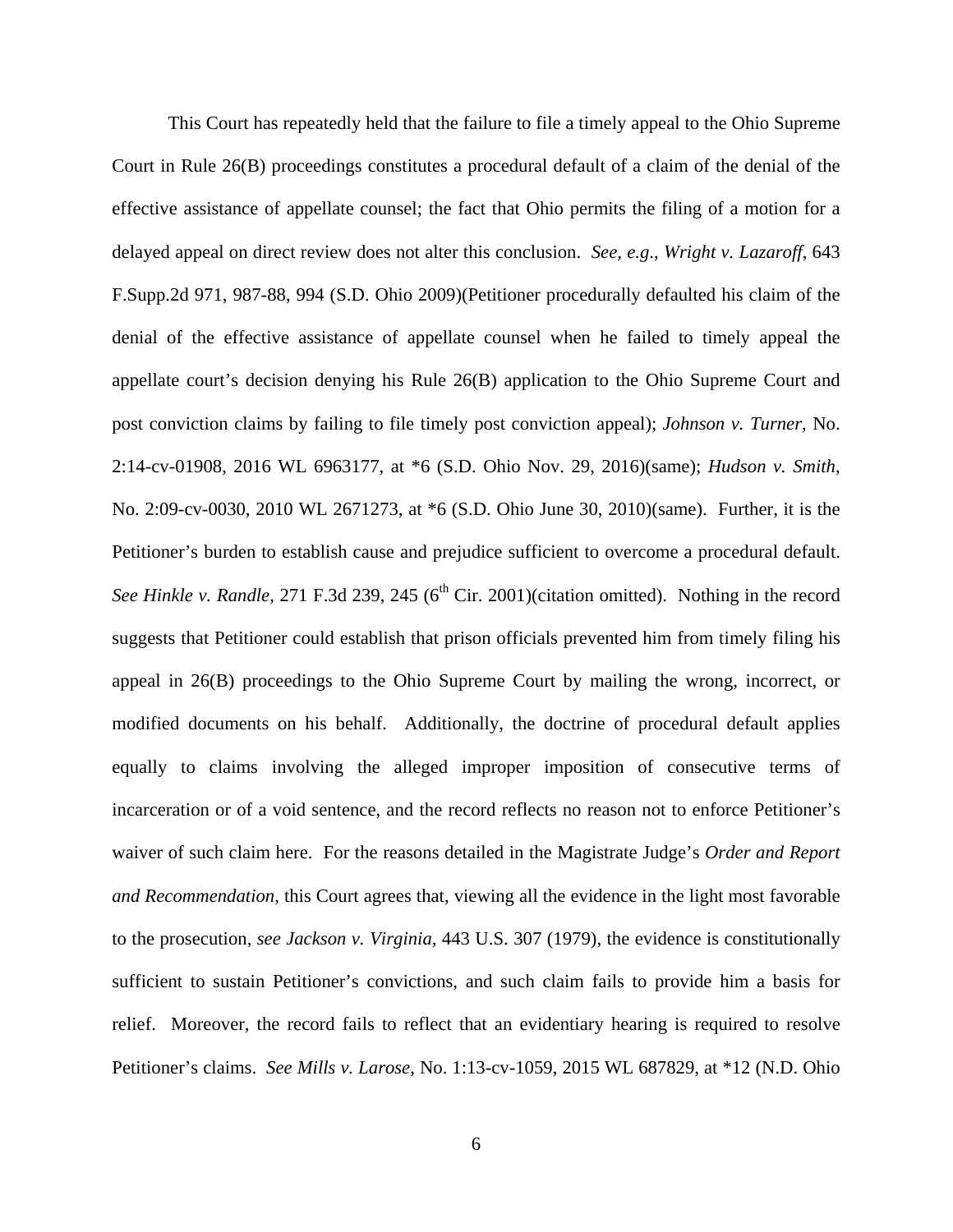Feb. 18, 2015)(where the existing record precludes granting habeas relief, the district court need not conduct an evidentiary hearing)(citing *Schriro v. Landrigan*, 550 U.S. 465, 474 (2007)); *Myers v. Tennessee*, No. 2:11-cv-00045, 2016 WL 1230740, at \*3 (M.D. Tenn. March 29, 2016)(citing *Smith v. United States*, 348 F.3d 545, 550 (6th Cir. 2003)(an evidentiary hearing is not required when the record conclusively shows that the petitioner is not entitled to relief).

 For all of the foregoing reasons, and for the reasons discussed in the Magistrate Judge's *Order and Report and Recommendation*, Petitioner's *Objection* (ECF No. 27) is **OVERRULED**. The *Order and Report and Recommendation* (ECF No. 24) is **ADOPTED** and **AFFIRMED**. Petitioner's *Motion to Expand Record* (ECF No. 19) is **DENIED.** Petitioner's request for an evidentiary hearing is **DENIED**.

This action is hereby **DISMISSED**. The Clerk is **DIRECTED** to enter **FINAL JUDGMENT.**

Petitioner has requested a certificate of appealability. "In contrast to an ordinary civil litigant, a state prisoner who seeks a writ of habeas corpus in federal court holds no automatic right to appeal from an adverse decision by a district court." *Jordan v. Fisher*, — U.S. —. —, 135 S.Ct. 2647, 2650 (2015); 28 U.S.C. § 2253(c)(1)(requiring a habeas petitioner to obtain a certificate of appealability in order to appeal). In order to secure a certificate of appealability, the petitioner must make a substantial showing of the denial of a constitutional right. 28 U.S.C. § 2253(c)(2). This standard is a codification of *Barefoot v. Estelle*, 463 U.S. 880 (1983). *Slack v. McDaniel,* 529 U.S. 473, 484 (2000) (recognizing codification of *Barefoot* in 28 U.S.C. §  $2253(c)(2)$ ). To make a substantial showing of the denial of a constitutional right, a petitioner must show "that reasonable jurists could debate whether (or, for that matter, agree that) the petition should have been resolved in a different manner or that the issues presented were